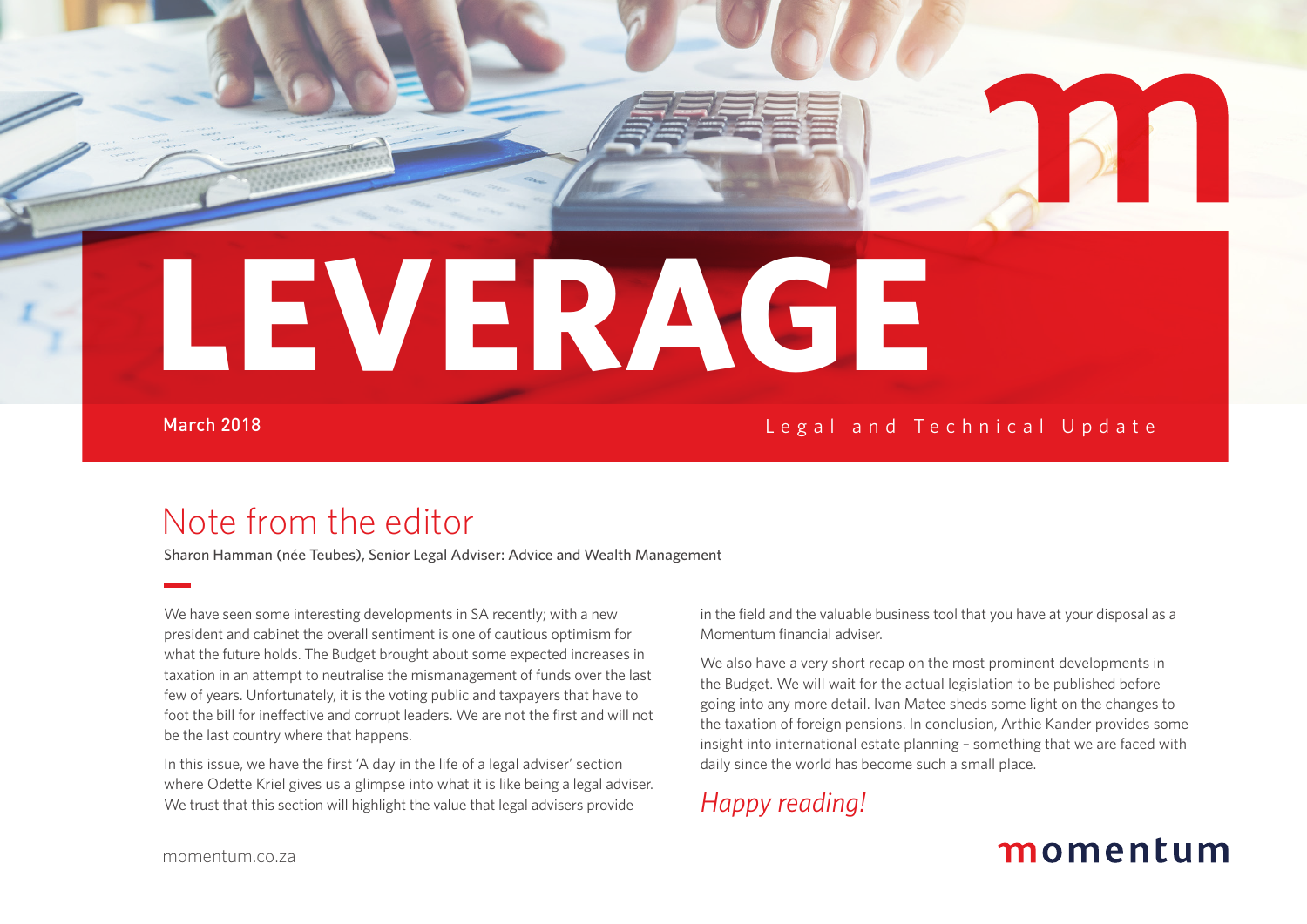# A day in the life of a legal adviser

#### By Odette Kriel, Legal Adviser: Western Cape

I recently met with a financial adviser and his clients who are farmers. Following the trend of large property value increases in the Western Cape, farmers are in dire need of sophisticated financial planning advice. Farmers have a greater need for expert estate planning, continuity planning and legal advice than their urban counterparts because the farm is their homestead, income stream, capital wealth and legacy.

After studying their documentation and liaising with their auditor, I found that the farm belongs to a family trust, but the farming operations are conducted in Mr Farmer's personal name. Mr Farmer has three daughters, of which only one lives on the farm and is interested in farming.

After assisting the financial adviser with reviewing their entire situation and wishes, the clients agreed to the advice and suggestions made:

• A private company would be registered and the farming operations would be transferred into that

entity to ensure that the farming operations and income stream continues once the farmer dies. It is beneficial from a tax point of view and contributes to the continuity plan. This was supported by the auditor, who was instrumental in giving tax advice associated with the structure and also setting the structure up.

- The company shares would be transferred to, and would be held in the family trust. This would be done prior to any operations taking place in the entity – to ensure that the shares are transferred to the trust as a low value.
- On Mr Farmer's death, the trustees of the trust will appoint a farm manager who will work with the daughter as employees to ensure that the farming operations continue after Mr Farmer's death.
- The company will pay the trust monthly rent for farming on its property.
- The rental income as well as dividends declared in the company will devolve to the beneficiaries (insofar it is not required to maintain the trust assets) of the trust in terms of the trust deed and it will be taxed in terms of the conduit principle - being taxed in the hands of the beneficiaries.
- Their life insurance and will was also revisited to ensure the entire plan is cohesive.

The clients are satisfied with this solution that will ensure Financial Wellness for them and their descendants in perpetuity. This shows the impact of teamwork when doing a client's financial planning – the financial adviser being the centre-point, supported by the legal adviser, the Momentum marketing adviser (MA), the Momentum Trust fiduciary specialist and the client's auditors and attorneys. As they say, it takes a village to raise a child, but in the case of Financial Wellness – it takes a team of professional experts.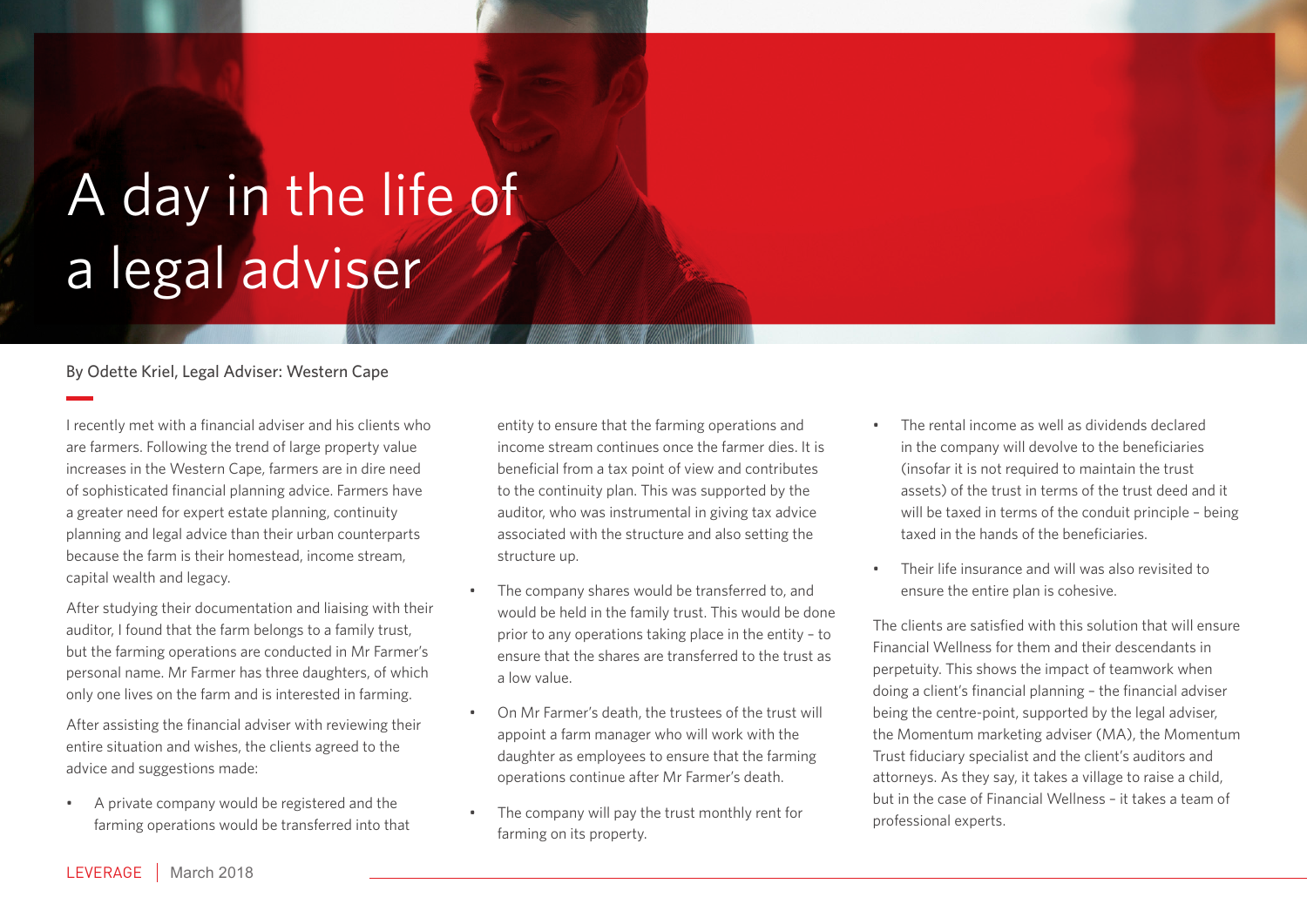### Legislation

The 2018 Budget will be known as the one and only for Finance Minister Gigaba and also the Budget where the bold step was taken to increase VAT from 14% to 15% (effective 1 April 2018). In addition, we saw very little movement in the tax rates and medical tax credits in an attempt to retain as much revenue as possible, whist being a meagre attempt to curb the effect of inflation. It is also the Budget where we as the taxpayers of SA have to 'pay back the money' so to speak.

There was speculation on how this would be done and VAT being one of the options many experts mentioned. In addition, the implementation of a wealth tax was on many minds. Even though nothing came from the wealth tax concerns directly, indirectly the increase in the ad valorem taxes on luxury goods can be viewed as a type of wealth tax – motor vehicles alone saw an increase from 25% to 30%.

Another indirect wealth tax is the increase of estate duty and donations tax. In the past, the dutiable estate over and above R3 500 000 would be subject to estate duty at 20%. This has been amended to 20% on the dutiable estate up to R30 million and 25% on the dutiable estate in excess of R30 million. This also applies to donations made – where donations are made up to R30 million the rate of 20% will prevail; however, for donations in excess of R30 million, that amount will be subject to donations tax at 25%. This might urge financial advisers to revisit their wealthier clients to review their estate plans and assess the impact this change can have on their liquidity requirements versus provisions. If a client has a dutiable estate of R50 million ('dutiable' meaning that after the

deduction of allowable deductions and exclusions as provided for in the Estate Duty Act), the estate duty prior to the amendment would be R10 million. After the amendment, it will be R6 million on the first R30 million and R5 million on the next R20 million – therefore, a total of R11 million.

Other anticipated tax amendments are as follows:

- Tax treatment of contributions made to retirement funds outside SA will be revisited. The interaction between the Income Tax Act and double taxation agreements will be investigated to ensure that tax deductions for contributions are only enjoyed if the proceeds or pension paid eventually will be subject to tax. So, where the income is exempt from that foreign fund, the contributions made to that fund whilst employed abroad should not be tax deductible.
- Align the tax treatment of preservation funds upon emigration with that of retirement annuities. At the moment if a member emigrates, that person can access their retirement annuity (RA) fund value as a withdrawal lump sum (subject to income tax on lump sums). However, where a member has already used their one withdrawal on the preservation fund, a subsequent withdrawal will not be possible – even in the case of emigration. This difference will be addressed.
- Allowing transfers to preservation funds post retirement. Amendments were made in the 2017 Taxation Laws Amendment Act to allow post-

retirement preservation of retirement benefits by transferring that entire benefit into a retirement annuity fund, thereby preserving that retirement benefit for a later date.

When the amendment was made, preservation funds were deliberately excluded from being used due to the one withdrawal option being available, which would be counterproductive when preserving a retirement benefit. The retirement fund administrators and industry bodies have indicated that the removal of the one withdrawal option for post-retirement preservation benefits held in preservation funds is possible and should not be seen as a stumbling block; therefore, preservations funds as another alterative post-retirement preservation vehicle is being investigated.

Once the changes are legislated we will delve a bit deeper into the actual changes and their practical implications.

As always, sin taxes were increased to ensure that those sinners among the taxpayers cough up more. Some of the 'new' sins include using light bulbs that are not energy efficient and driving gas guzzlers, which will come with an increased cost. The sugar tax will also become a reality in April 2018. The cherry on top – the age-old sins of smoking and drinking will bear a higher costs – so let us rephrase 'Pour that man a Bells' to 'Pour the taxpayer a privately stoked craft gin' to overcome the shock of paying back the money.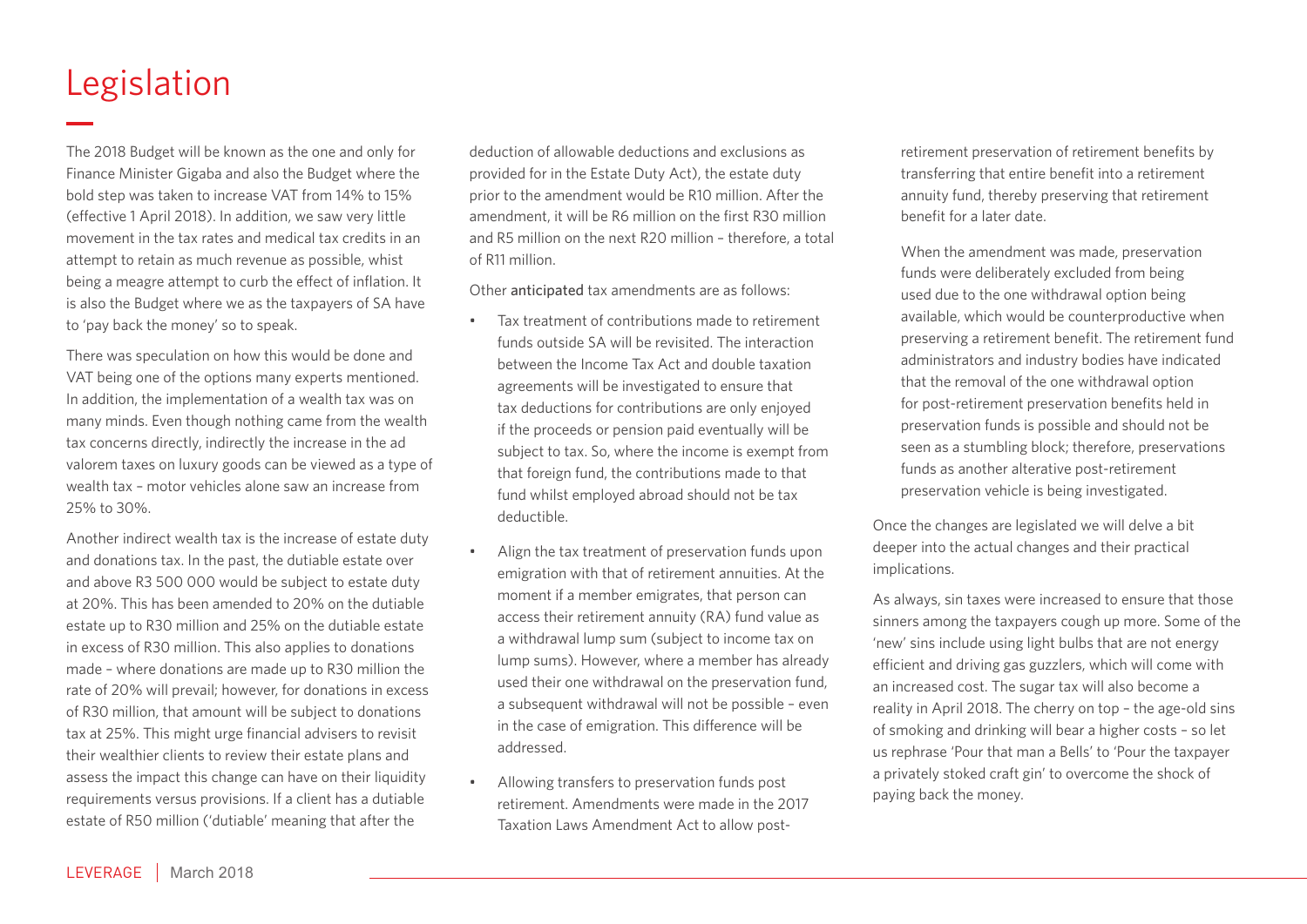### Financial planning Foreign pension lump sum and annuity income accruing to SA residents

By Ivan Matee, Legal Adviser (Financial Planning and Advice)

As the SA tax system is based on residency, in essence, the gross income of a SA taxpayer is made up of all income earned anywhere in the world, subject to the exemptions as provided for by the Act and the provisions contained in double taxation agreements, where relevant.

Prior to the 2016 amendment, Section 10(1)(gC) provided for an exemption in respect of foreign pensions attributed to the services rendered by the SA taxpayer abroad, irrespective of whether the pension was paid by a foreign retirement fund or by a SA fund. For example – Peter was employed by a multi-national company his entire life and he worked abroad for 20 years of his total 40 years' service. During this time he contributed to his SA registered pension fund. When he receives a pension benefit from this fund, 20/40 (50%) would be exempt from income tax.

The amendment of the section brought about a stricter application of the exemption as it no longer applied to retirement benefits received by a SA tax resident from a retirement fund registered in the Republic, unless the funds in that retirement fund was transferred from a foreign fund into the SA fund. So in Peter's case, the full pension would now be taxable as it is paid by a SA registered fund. If however, Peter contributed to a pension fund registered in the foreign country where he worked and his pension was paid by the foreign fund, the exemption would still apply. Or, if he transferred the fund value from the foreign fund to a SA fund, the exemption would also still apply.

#### The Taxation Laws Amendment Act 17 of 2017

Subsequently further amendments have been made to this section and it reads as follows:

*Section 10 – Exemptions - (ii) there shall be exempt from tax:*

• Lump sum, pension or annuity received by or accrued to any resident from a source outside the Republic as consideration for past employment outside the Republic other than from any pension fund, pension preservation fund, provident fund, provident preservation fund and a retirement annuity fund as defined in Section 1(1) or a company that is a resident and that is a registered in terms of the Long Term Insurance Act as a person carrying on long term insurance business excluding any amount transferred to that fund or that insurer from a source outside the Republic in respect of that member.

The effect of this amendment is that the annuity income to a SA resident arising from services rendered abroad will only be exempt from income tax if it is paid by a foreign insurer or by a local insurer where the underlying funds, which is funding the income, was transferred from a foreign fund.

#### The following case study will be used to illustrate the application of the amendment applicable to foreign pension's exemption:

Thabo Maponya is a SA resident who rendered services to a registered company in the UK. While pursuing his trade in the UK, Thabo contributed to an offshore pension fund registered in that country. Upon completion of his employment services abroad he subsequently transferred his retirement benefit accumulated while working abroad to a SA registered fund. During his working life he also contributed to a SA RA fund with which he has now purchased a living annuity with an insurer in SA with both funds from a SA insurer.

#### Tax consequence:

- 1. Any lump sum received from a SA pension fund that consists purely out of the funds transferred from a foreign fund will be exempt from income tax;
- 2. Any annuity income payable by a living annuity attributed to the funds transferred from the foreign fund will be exempt from income tax;
- 3. Any lump sum received from a SA RA will be subject to income tax in terms of the Second Schedule to the Income Tax Act;
- 4. Any annuity income payable by a living annuity attributed to the funds received from the RA will be subject to income tax.
- 5. If the lump sum and annuity was payable directly by an offshore retirement fund or an insurer based in a foreign country it will also be exempt from tax in SA.

### Conclusion

This current change to foreign pensions and annuity income will have an effect that SA tax residents with foreign service-related retirement income from a local retirement fund and registered insurer within the republic can face additional tax liability. Therefore, it will be recommended that affected SA tax residents reassess and review their financial and/or retirement plan to cater for additional tax implication they did not anticipate before. It can also have an impact on the net annuity income they receive from local insurers.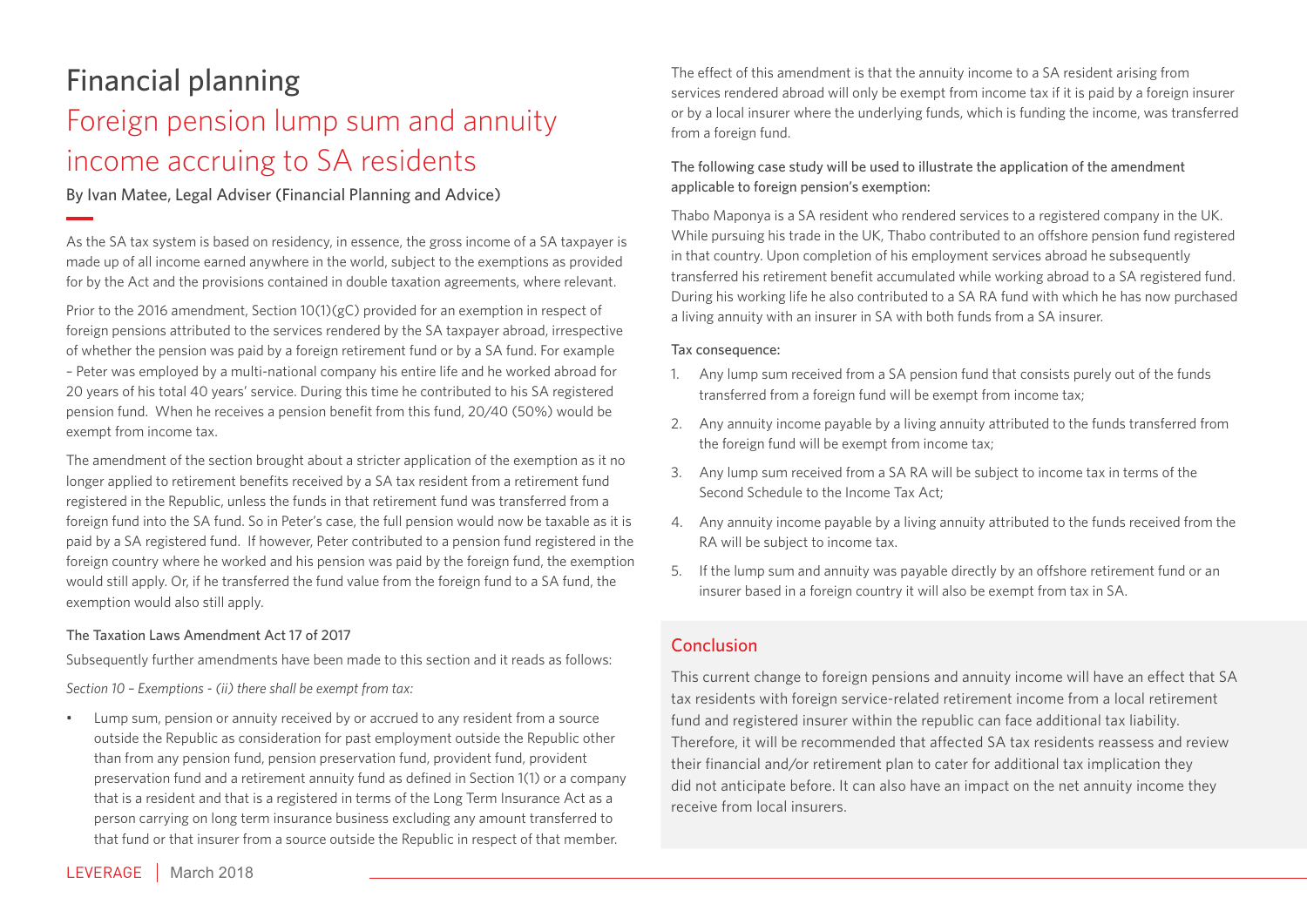## Fiduciary Corner

### Foreign assets and dutiable estate

It is imperative that SA residents who invest in offshore jurisdictions, such as the UK or USA appreciate and plan for the possible costs of death consequences on owning assets within such offshore jurisdictions. The SA offshore investor who holds assets within these jurisdictions could find themselves, liable for UK inheritance tax (IHT) or US estate tax together with SA estate duty. This article aims to address the position of SA resident clients, non-domiciled in the UK and who own assets situated in the UK.

Some aspects which may trigger a liability for IHT or US estate tax together with SA estate duty will depend on factors such the tax residence status, domicile; lex situs (the law applicable in the jurisdiction where the asset is located); asset type; the value of the investments and beneficiary of the estate. SA resident clients, non-domiciled with UK connections may be affected by IHT through ownership of UK property. Such foreign domiciled assets owned by the client, is commonly referred to as situs assets. Situs is a Latin word and refers to the place to which, for purposes of legal jurisdiction or taxation, a property belongs. IHT is principally charged on assets situated in the UK (being the situs of the asset) on a person's death but may also apply to some lifetime gifts and trust assets.

IHT is a tax on the market value of property transferred on death and on the loss to a person's estate resulting from certain lifetime gifts. The location of the assets along with domicile is a vital connection for IHT in an international context. The relevant tax depends on the type of event which gives rise to a charge. In all cases, there is a nil rate band whereby tax is charged at 0% on the value of the property within the band at a relevant time. The current threshold, also known as the "nil rate band", for which no IHT is payable, is £325 000. Therefore, assuming that the client is non-resident and non-domiciled in the UK, they would enjoy an exemption on UK situs assets up to a maximum amount of  $£325$ 000. The IHT tax rate applied to amounts exceeding this threshold is 40%. Bequests to non-domiciled spouses qualify for a further exemption of £325 000 with the result that a non-UK domiciled investor may transfer up to £650 000 to a spouse on death free of

IHT. Certain assets such as holdings in authorised unit trusts or open-ended investment companies; shares where the share register is kept outside of the UK; and exempt British government securities (exempt gilts) are also excluded from IHT on death of nonresident, non UK domiciled investors.

The table below illustrates the estate duty or death tax implications for a SA resident, SA domiciled person with assets situated in SA, UK and USA.

| Jurisdiction                                                             | <b>SA</b>                                                                                                                                                                    | <b>UK</b>                                                                                                                                                                                                                                                                                                                                          | <b>USA</b>                                                                                                                                                                            |
|--------------------------------------------------------------------------|------------------------------------------------------------------------------------------------------------------------------------------------------------------------------|----------------------------------------------------------------------------------------------------------------------------------------------------------------------------------------------------------------------------------------------------------------------------------------------------------------------------------------------------|---------------------------------------------------------------------------------------------------------------------------------------------------------------------------------------|
| Individual tax<br>exempt threshold                                       | R3 500 000                                                                                                                                                                   | £325 000                                                                                                                                                                                                                                                                                                                                           | \$60 000                                                                                                                                                                              |
| Deductions for<br>spousal bequests                                       | Yes, in full                                                                                                                                                                 | Yes, limited to a<br>maximum of £325 000<br>where the spouse is not<br>domiciled in the UK.                                                                                                                                                                                                                                                        | No, unless assets are<br>held in a qualified<br>domestic trust.                                                                                                                       |
| Some examples<br>of exemptions or<br>deductions of some<br>asset classes | Gross value of the<br>deceased's world-<br>wide assets is<br>taxable subject to a<br>number of exclusions<br>and deductions as<br>contained in the Estate<br>Duty Act, 1955. | Foreign currency<br>$\qquad \qquad \bullet$<br>bank account<br>maintained in UK.<br>Holdings in<br>$\bullet$<br>authorised unit<br>trusts or open-<br>ended investment<br>company.<br>Shares where share<br>$\bullet$<br>register is kept<br>outside of the UK.<br>British government<br>$\bullet$<br>securities referred to<br>as 'exempt gilts'. | Cash deposits in a<br>$\qquad \qquad \bullet$<br>US bank;<br>US government and<br>$\bullet$<br>corporate bonds;<br>Retirement plans;<br>Life insurance death<br>$\bullet$<br>benefits |
| Tax rate                                                                 | 20%                                                                                                                                                                          | 40%                                                                                                                                                                                                                                                                                                                                                | Sliding scale between<br>18% to 40%                                                                                                                                                   |